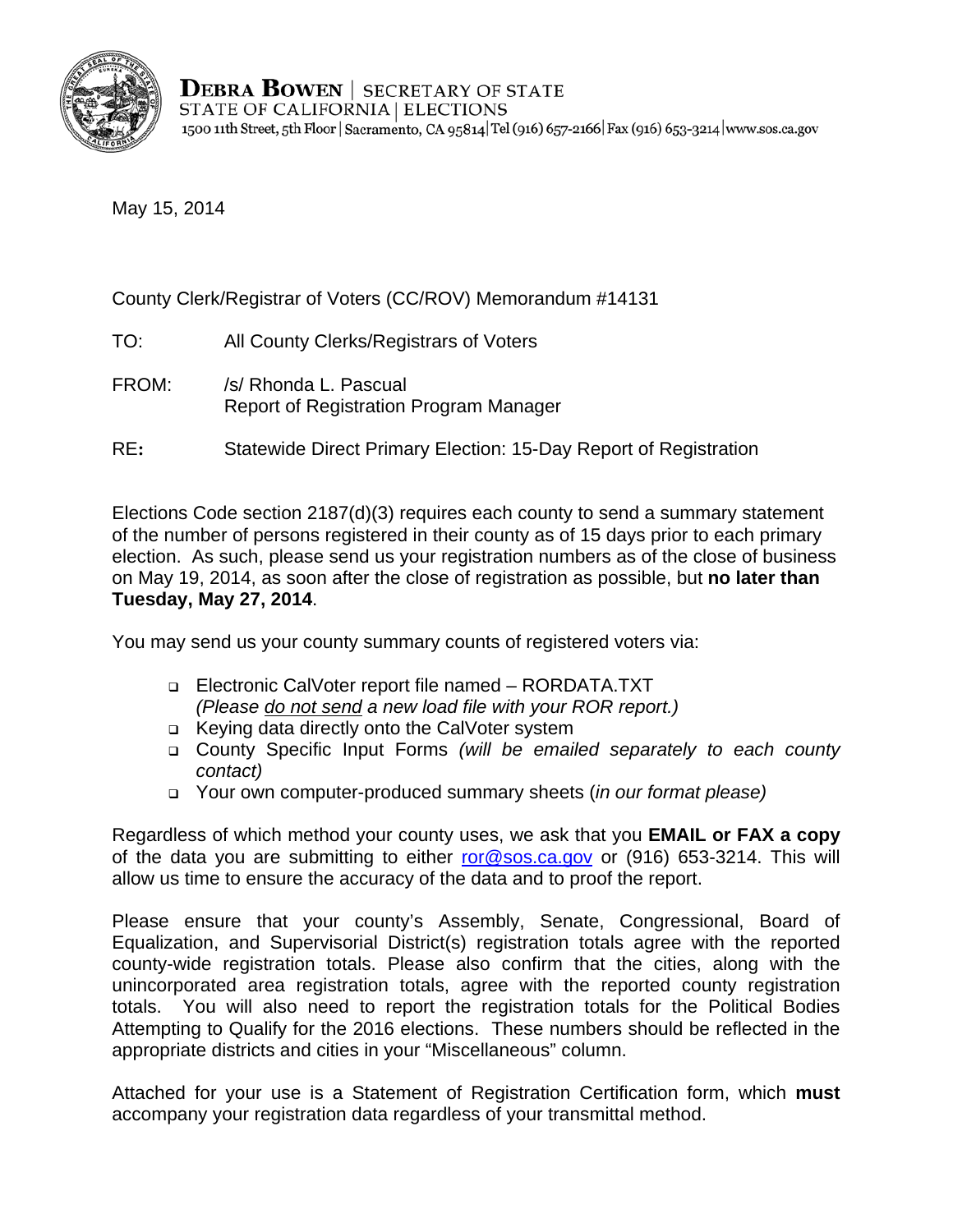CC/ROV #14131 May 15, 2014 Page 2

If you need to make any changes to your data after its submittal, you must notify us of your change in order for the information to be corrected in time for the final printing of the report. You will also need to complete another county Statement of Registration Certification form. The county specific input form(s) and the checklist will be mailed to each county.

If you have any questions, I can be reached at (916) 653-5534 or by email at ror@sos.ca.gov. For questions directly related to CalVoter data transmission, please contact the CalVoter Help Desk at (888) VOTECAL – (888) 868-3225. Thank you for your assistance.

Attachments:

- 1. Statement of Registration Certification form
- 2. Number of Registered Voters in Selected Political Bodies Attempting to Qualify Form
- 3. County Specific Input forms
- 4. Checklist for Voter Registration Reporting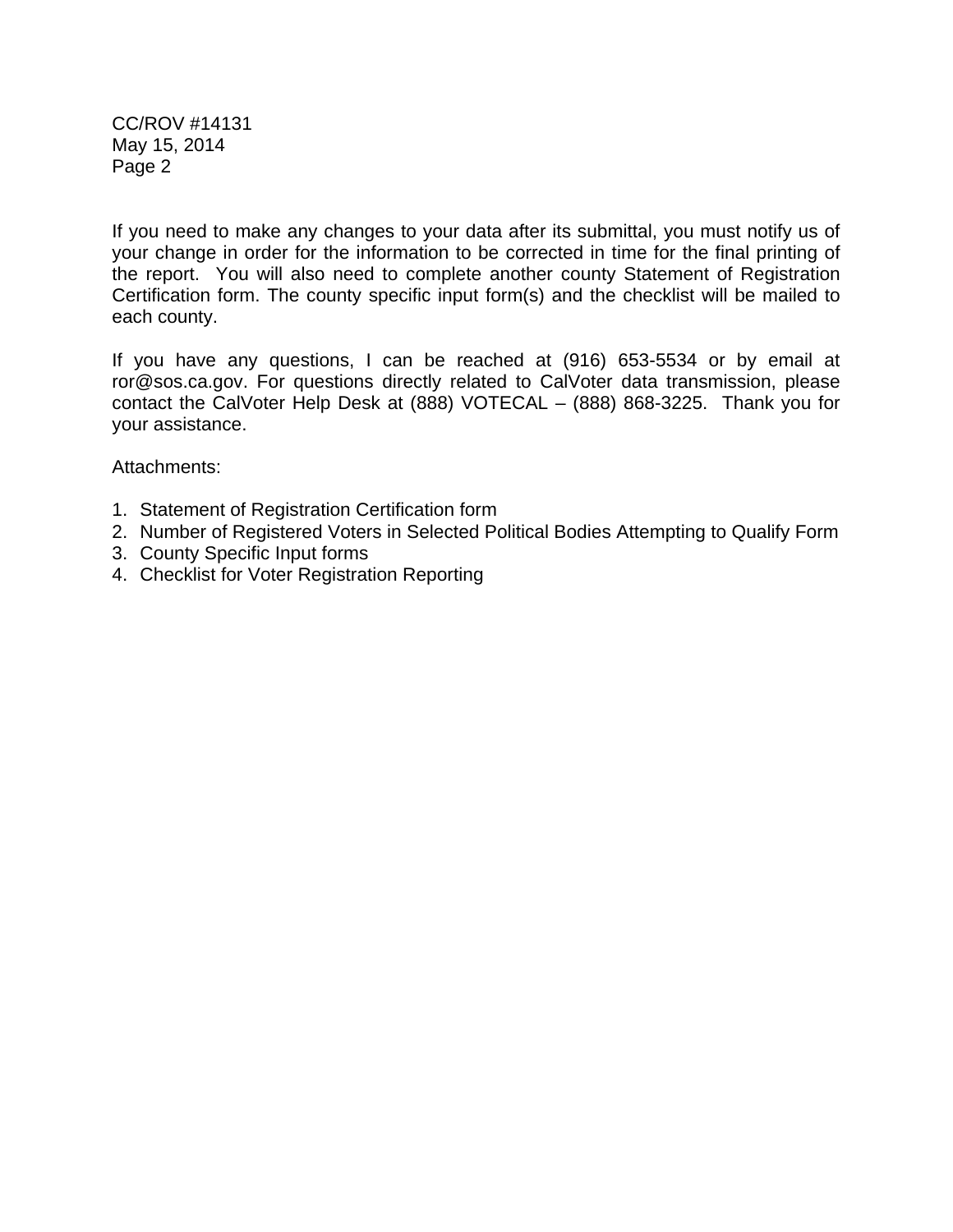# STATEMENT OF REGISTRATION

# May 19, 2014

# REPORTING PACKET

## JUNE 3, 2014 STATEWIDE DIRECT PRIMARY ELECTION

<sup>U</sup>*Instructions:*

**Please EMAIL or FAX these completed forms to the attention of:** 

**Rhonda Pascual FAX: (916) 653-3214 EMAIL: ror@sos.ca.gov** 

**Once emailed OR faxed, please mail the original copies to:** 

**Secretary of State – Elections Division ATTN: Rhonda Pascual**   $1500$   $11^{\text{th}}$  Street,  $5^{\text{th}}$  Floor **Sacramento, CA 95814**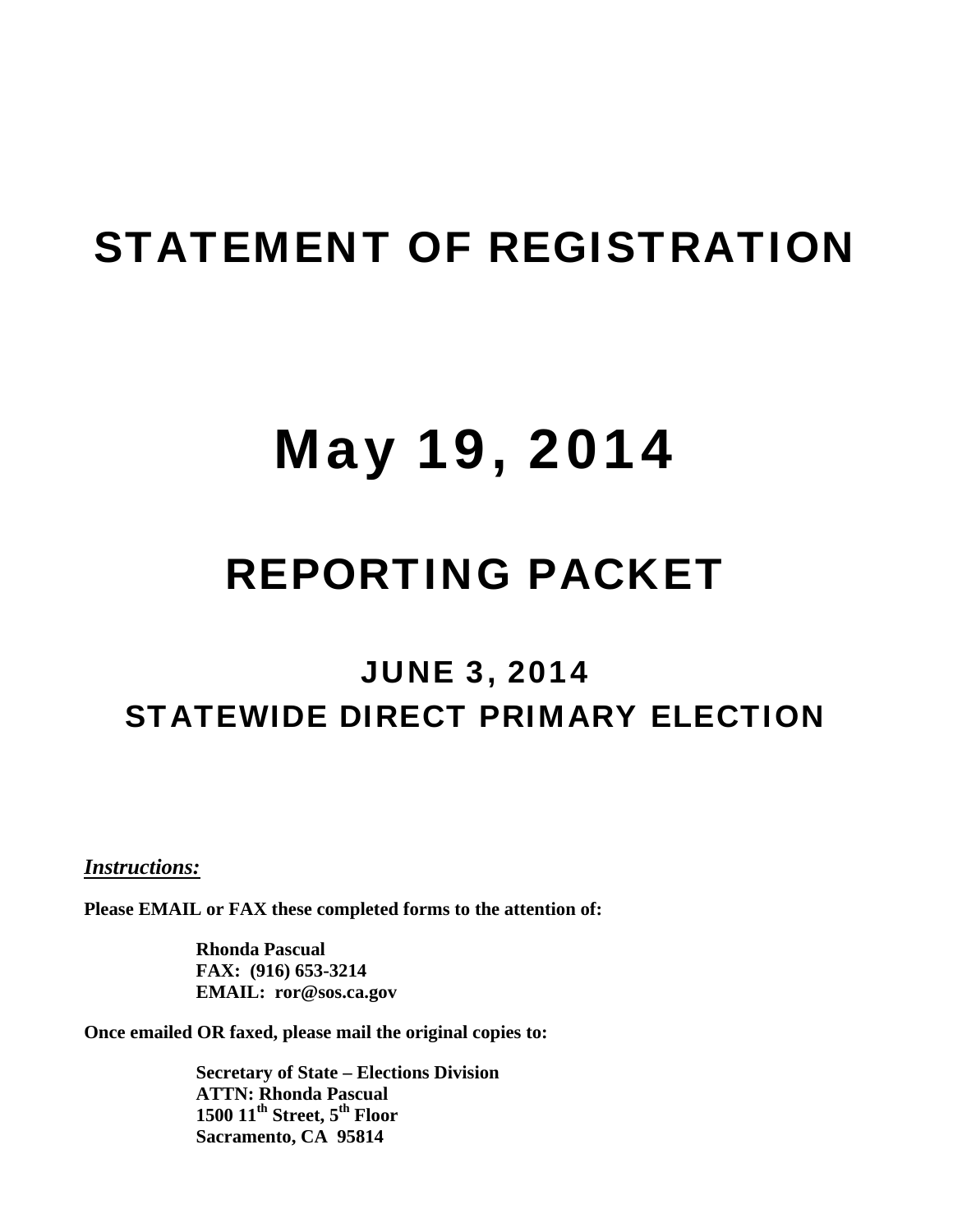# **May 19, 2014 STATEMENT OF REGISTRATION CERTIFICATION**

(Please complete and return this document when sending your voter registration data.)

### **STATEMENT OF REGISTRATION**

|                                                                                                                                                            | I, 1. All 2015, Registrar of Voters, or County Clerk, of the (City |
|------------------------------------------------------------------------------------------------------------------------------------------------------------|--------------------------------------------------------------------|
|                                                                                                                                                            |                                                                    |
| certify pursuant to Elections Code section $2187(d)(3)$ that the summary statement of the                                                                  |                                                                    |
| number of voters in the (city and) county as of May 19, 2014, is set forth as shown on the                                                                 |                                                                    |
| pages affixed to this certificate.                                                                                                                         |                                                                    |
| We are reporting our registration data in the following format (please indicate):<br>____SOS input forms<br>County produced summary sheets (in SOS format) |                                                                    |
| (If applicable) We have also reported our registration via CalVoter by:                                                                                    |                                                                    |
| ____Electronic CalVoter report file named RORDATA.TXT                                                                                                      |                                                                    |
| Directly keyed the data into CalVoter                                                                                                                      |                                                                    |
| DATED:                                                                                                                                                     | <b>Registrar of Voters or County Clerk:</b>                        |
| This _______ day of _____________, 2014                                                                                                                    |                                                                    |
|                                                                                                                                                            | Deputy                                                             |

 **\_\_\_\_\_\_\_\_\_\_\_\_\_\_\_\_\_\_\_\_\_**

 $\frac{1}{2}$  , and the contract of the contract of the contract of the contract of the contract of the contract of the contract of the contract of the contract of the contract of the contract of the contract of the contract

**PUT SEAL HERE** Contact telephone #:

**Email address:**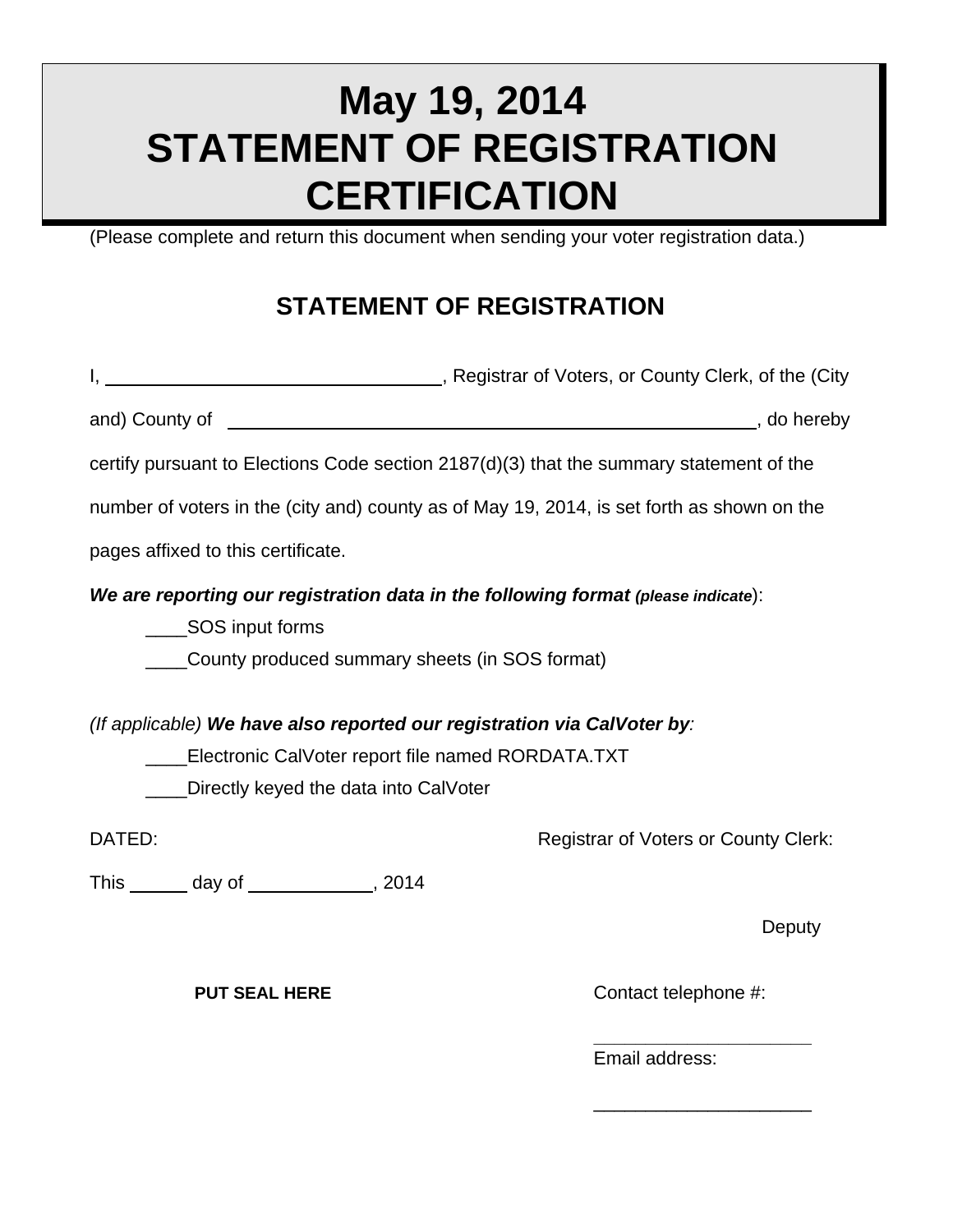#### **Number of Registered Voters in Selected Political Bodies Attempting to Qualify** *as of* **May 19, 2014**

#### COUNTY OF **EXECUTE A**

#### PLEASE EMAIL or FAX by Tuesday, May 27, 2014.

As part of the Report of Registration, we need to report the total number of voters registered in each of these political bodies attempting qualification. **Please indicate the total number of voters, zero voters, or N/A.** 

#### **Political Bodies Attempting to Qualify for the June 7, 2016, Primary Election**

Veterans Party of America (VPA).....................................................

#### **Political Bodies Attempting to Qualify for the November 8, 2016, General Election**

Constitution Party of California (CPC)………………………………..

\*Please remember to apportion these numbers in the "Miscellaneous" column in your Statement of County Registration Statistics (in the appropriate district and city report).

At this time, these are the only parties that have notified the Secretary of State's office of their intention to qualify in 2016.